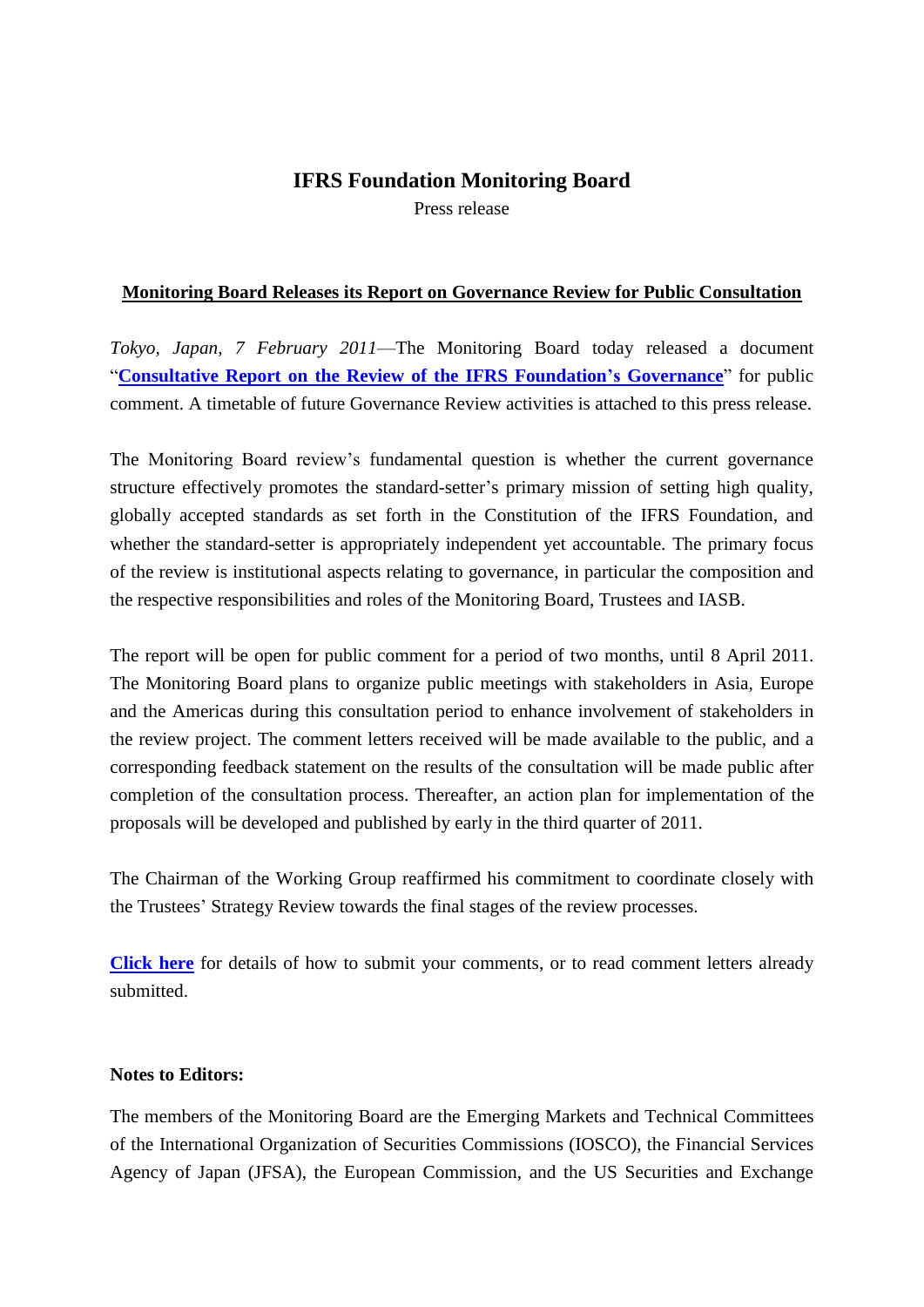Commission (SEC). The Basel Committee on Banking Supervision is an observer. Through the Monitoring Board, capital markets authorities responsible for setting the form and content of financial reporting in respective jurisdictions will be able to carry out more effectively their mandates regarding investor protection, market integrity and capital formation.

### **Press contacts:**

**Takashi NAGAOKA (Mr.)** Director for International Accounting Financial Services Agency of Japan E-mail: [t-nagaoka@fsa.go.jp](mailto:t-nagaoka@fsa.go.jp)

#### **Makoto SONODA (Mr.)**

Deputy Director, Corporate Accounting and Disclosure Division Financial Services Agency of Japan E-mail: [makoto.sonoda@fsa.go.jp](mailto:makoto.sonoda@fsa.go.jp)